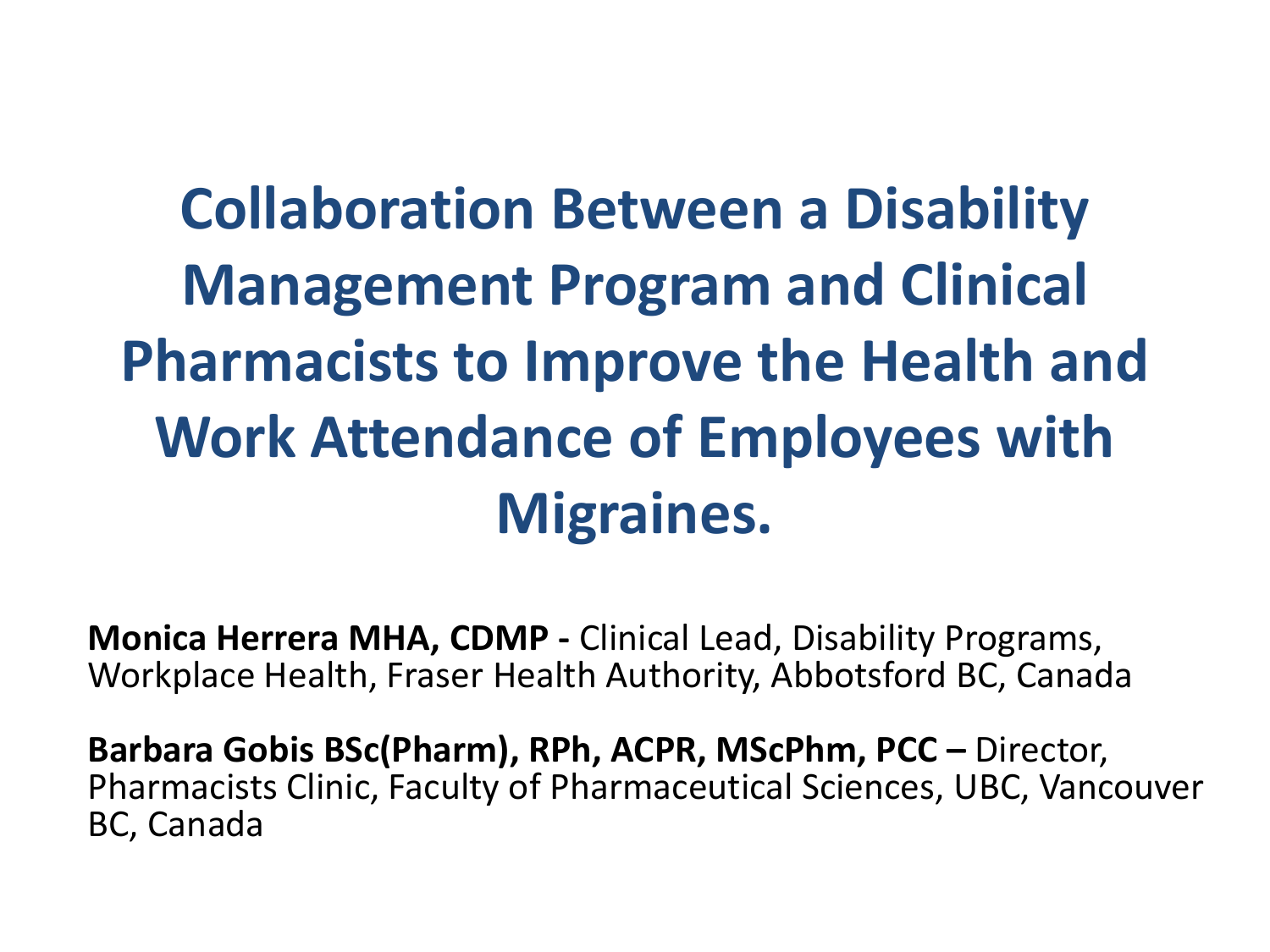## **Migraine**

- A disabling chronic disease
- Often underdiagnosed, misdiagnosed and mistreated
	- 38% with migraine and 75% with frequent and severe headaches have not sought medical treatment for their conditions<sup>1</sup>
- Incidence
	- 3x more common in women
	- $-$  ~3.4 million Canadian adults<sup>2</sup>

<sup>1</sup> B Gifford, 2013 2 B O'Brien, 1994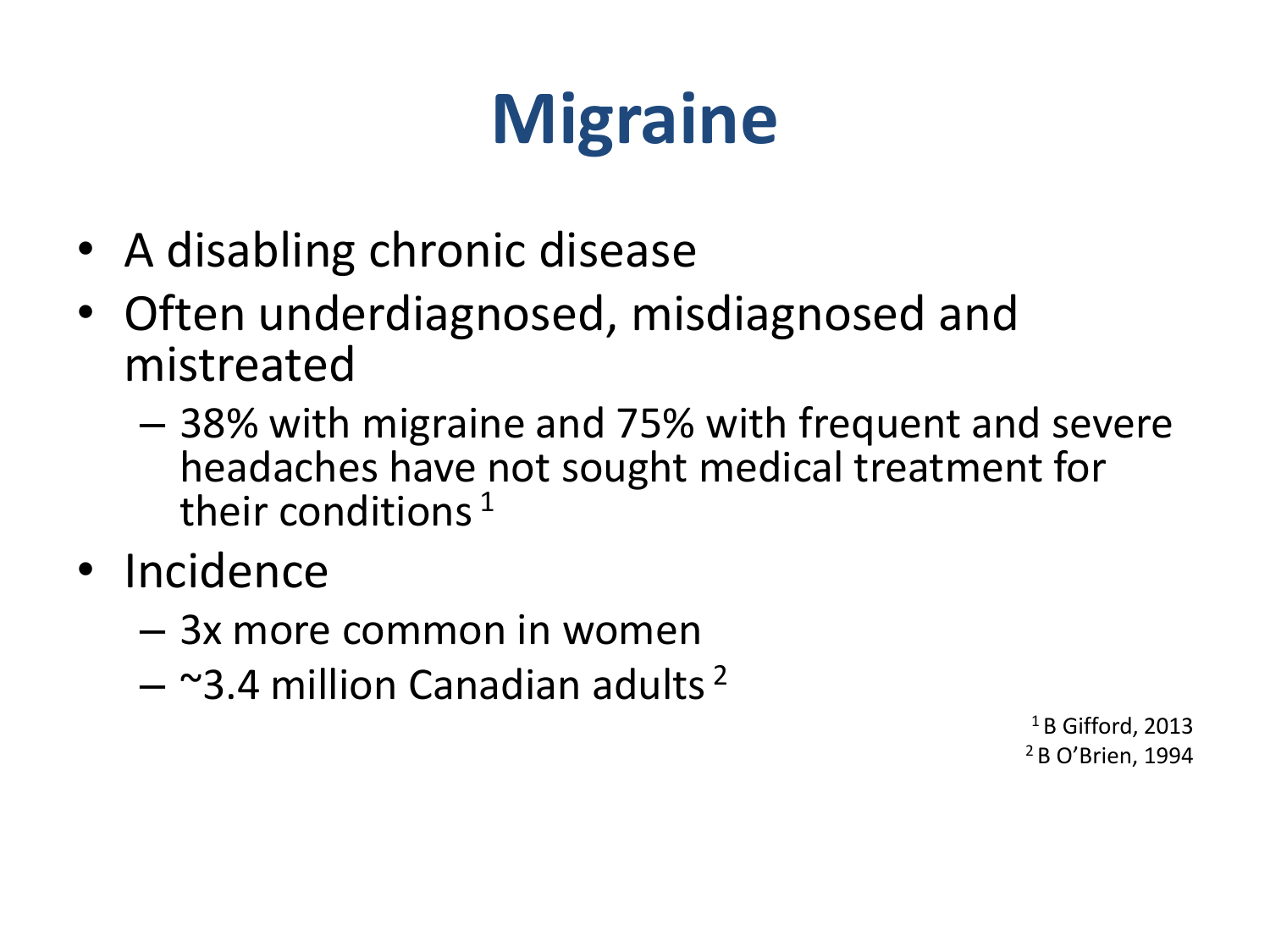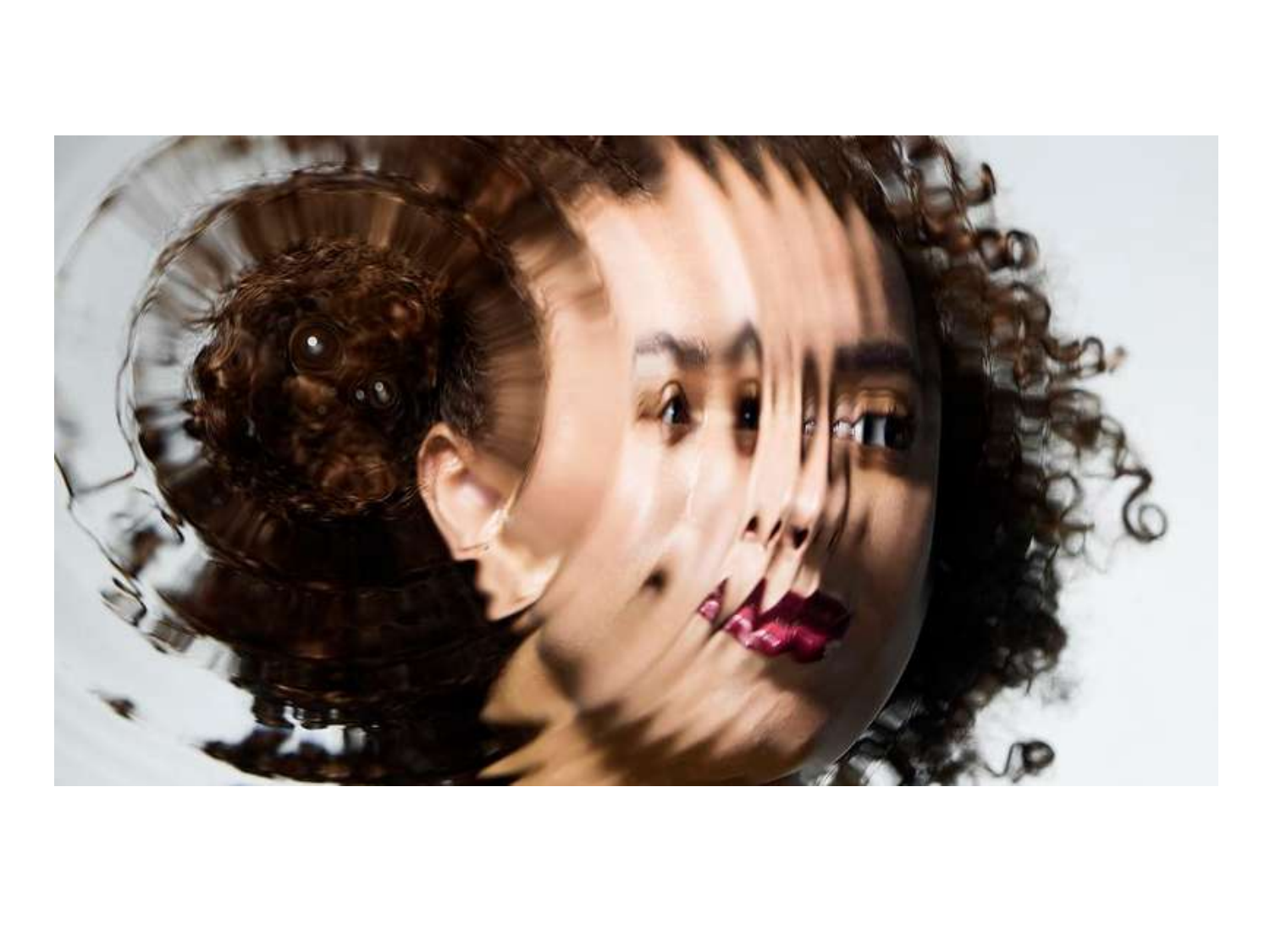## **Migraine**

- Workplace impacts
	- Health care costs and lost productivity
	- $-$  \$500 million annually (Canada)<sup>1</sup>
	- +\$20 billion annually (US) <sup>2</sup>
- Employees with a history of migraine
	- Double the absenteeism vs peers without migraine.
	- Comparable absenteeism when not having an episode of migraine.<sup>3</sup>
- Employees and employers benefit when employees effectively manage their migraines.

<sup>1</sup> WJ Becker et al, 2010; Headachehelp.org  $2$  E. Hazard et al, 2009  $3R$ . Loeppke et al, 2003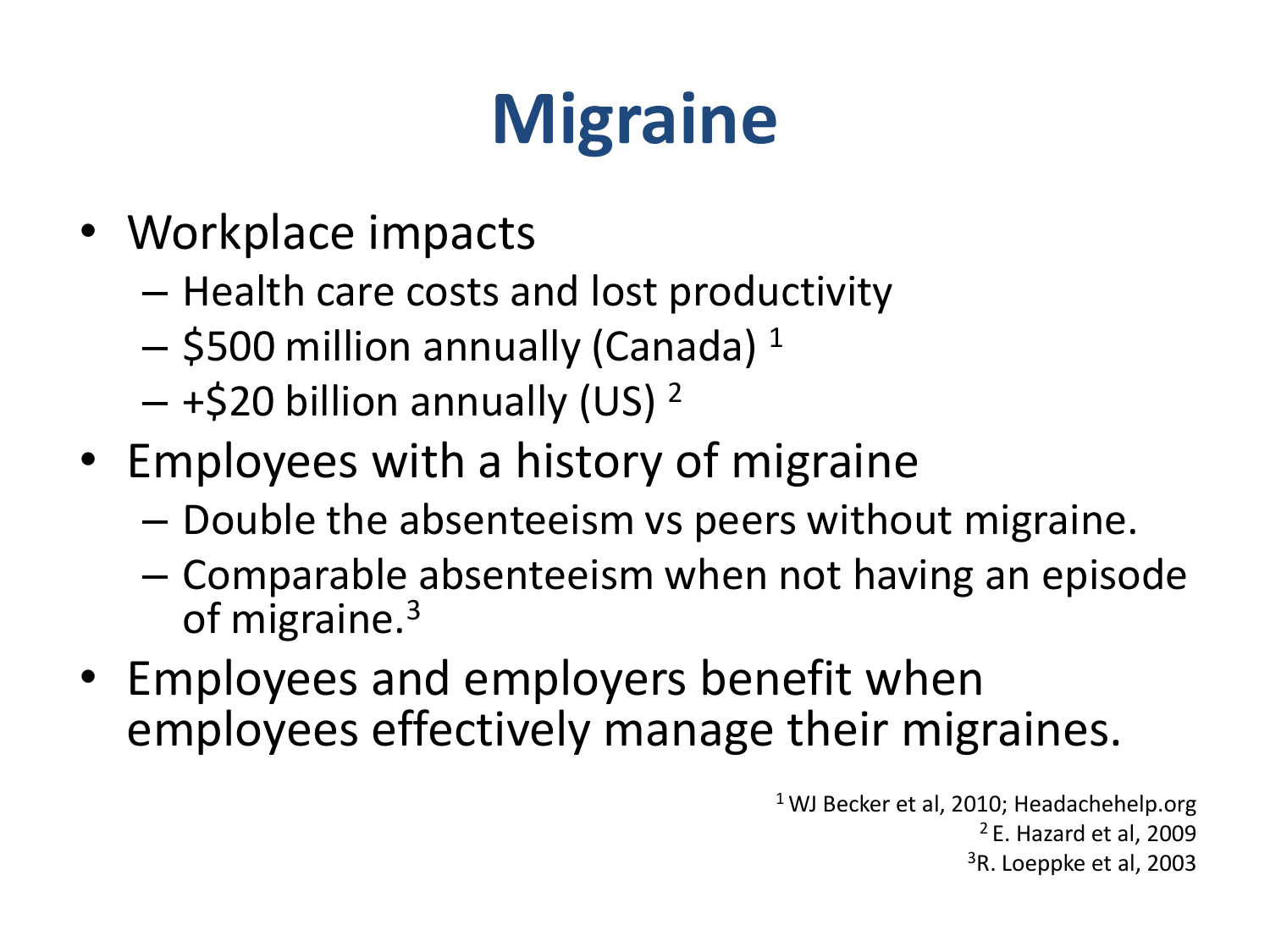|                                                                                                                                              | a place of mind                                             |                    |                  |                                                                                                                                                 | THE UNIVERSITY OF BRITISH COLUMBIA |                                                                                                                                                                                                                                      | $Q \vee$     |
|----------------------------------------------------------------------------------------------------------------------------------------------|-------------------------------------------------------------|--------------------|------------------|-------------------------------------------------------------------------------------------------------------------------------------------------|------------------------------------|--------------------------------------------------------------------------------------------------------------------------------------------------------------------------------------------------------------------------------------|--------------|
| <b>UBC News</b>                                                                                                                              |                                                             |                    |                  |                                                                                                                                                 |                                    |                                                                                                                                                                                                                                      |              |
| Home                                                                                                                                         | Latest News v<br>Media Resources V                          | UBC Experts $\vee$ | Services for UBC | <b>Media Contacts</b>                                                                                                                           | <b>UBC Okanagan News Room</b>      |                                                                                                                                                                                                                                      |              |
|                                                                                                                                              | Home / 2015 / January / 14 / Taking the pain out of waiting |                    |                  |                                                                                                                                                 |                                    |                                                                                                                                                                                                                                      |              |
| Taking the pain out of waiting<br>$\equiv$ Email<br>Tweet 8<br>Media Release   January 14, 2015<br><b>ET Like</b><br>9<br>PHARMACISTS CLINIC |                                                             |                    |                  | <b>Contact</b><br>Lou Corpuz-Bosshart<br>Assistant Media Relations Specialist<br>Tel: 604.822.3213<br>Cell: 778.240.7589<br>lou.bosshart@ubc.ca |                                    |                                                                                                                                                                                                                                      |              |
|                                                                                                                                              |                                                             |                    |                  |                                                                                                                                                 | <b>Tweets</b><br><b>UBC</b>        | <b>UBC</b> @ubcaplaceofmind<br>Join @ArvindUBC in his first Twitter Town<br>Hall on Jan 29. Ask your question with<br>#AskArvind president.ubc.ca/askarvind/<br><sup>13</sup> Retweeted by UBC Public Affairs<br><b>C</b> Show Media | Follow<br>2h |
|                                                                                                                                              |                                                             |                    |                  |                                                                                                                                                 | <b>UBC</b><br><b>News</b>          | <b>UBC Public Affairs @ubcnews</b><br>.@UBCSauderSchool prof says low oil<br>prices will stem tide of British Columbians<br>moving to Alberta: ow.ly/HzR7u via<br>@News1130radio<br>Expand                                           | 44m          |

Tweet to @ubcnews

The UBC Pharmacists Clinic is helping ease headache sufferers' pain.

#### UBC Pharmacists Clinic helps headache sufferers find relief before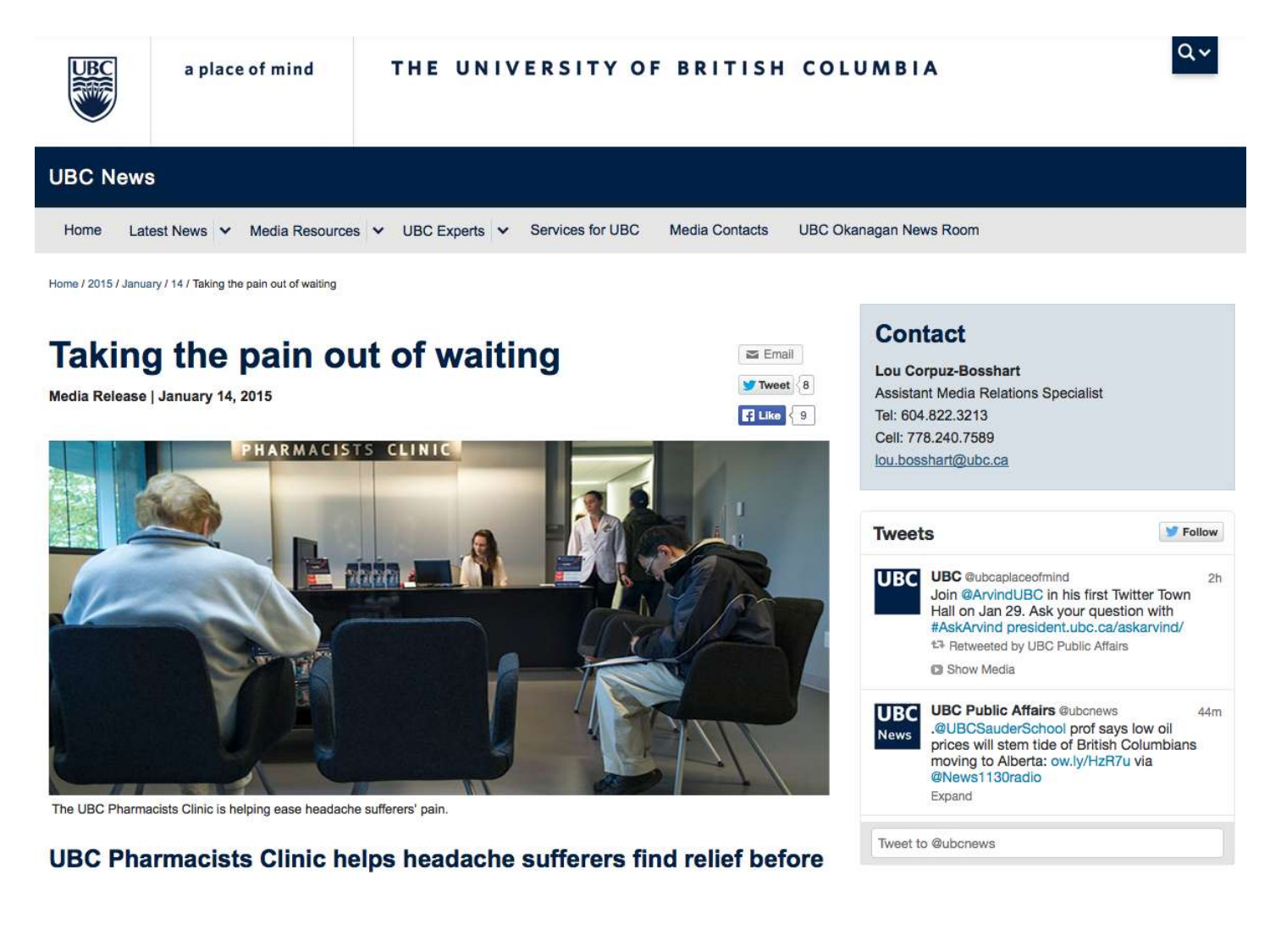## **Objective**

• Partnership between Fraser Health Disability Management (FHDM) and UBC Pharmacists Clinic (PC) to:

*Improve migraine control, wellbeing and work attendance for employees of Fraser Health Authority (FHA) through a pharmacist-led health intervention.*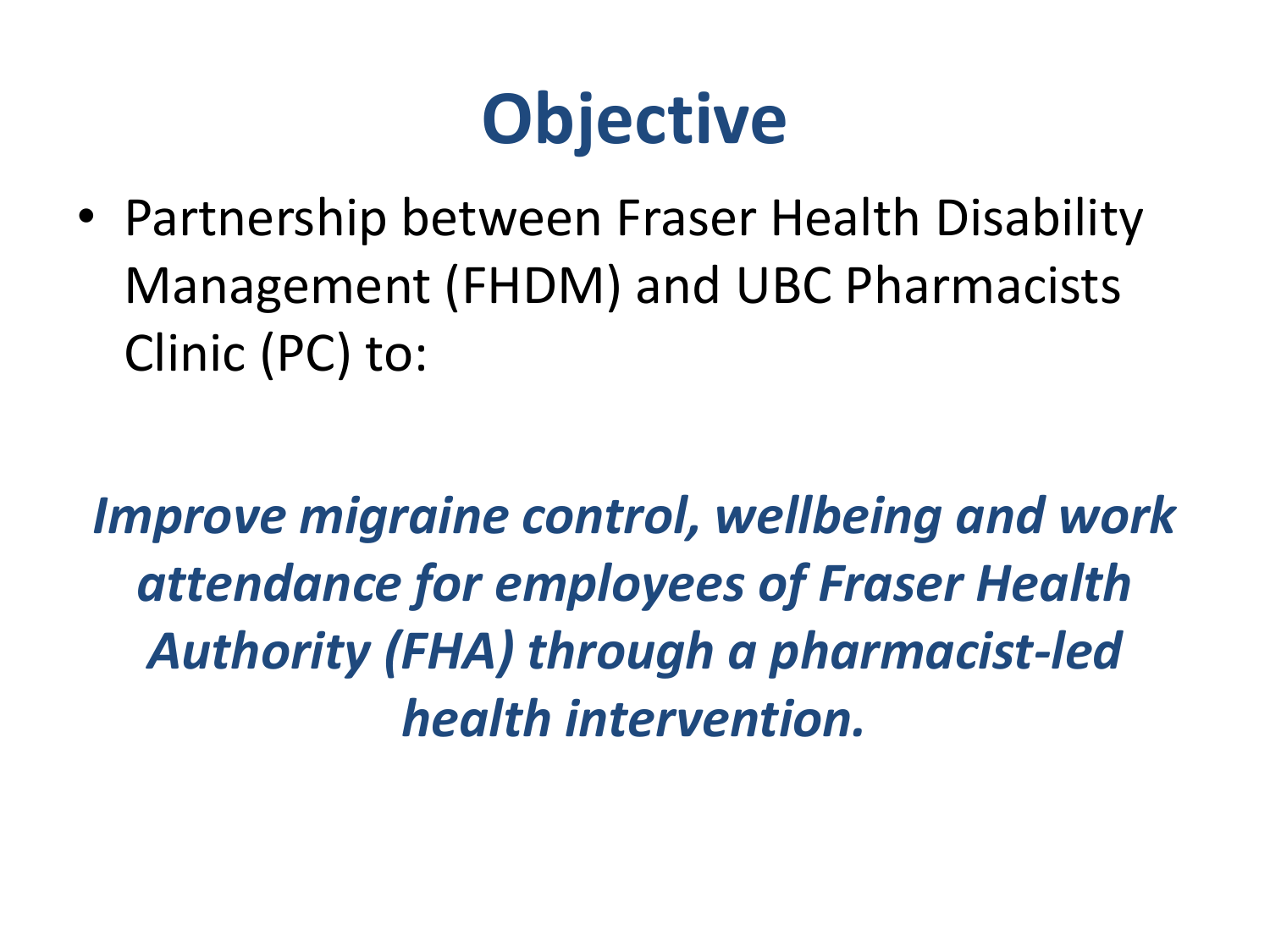## **Approach**

- FHDM offered employees with migraines a referral to the PC
- Expert pharmacists worked 1:1 with employees
	- fulsome medication review, questions and answers, improved employee understanding, identified and resolved drug therapy problems
	- provided recommendations on lifestyle, drug therapy and supplements to care team to optimize drug therapy outcomes
	- service complemented (did not replace) care from usual physician and local community pharmacist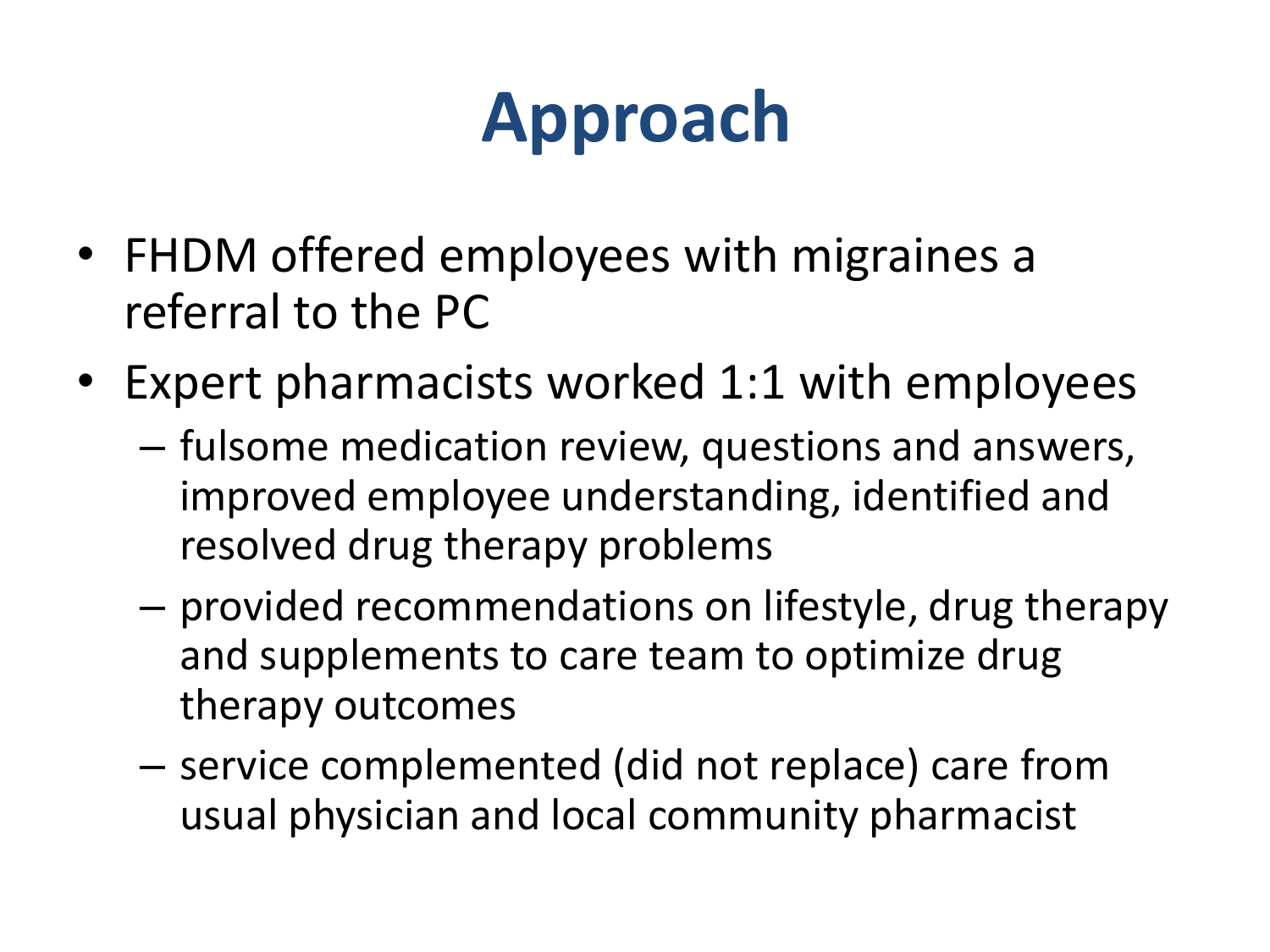## **Comprehensive Medication Management**

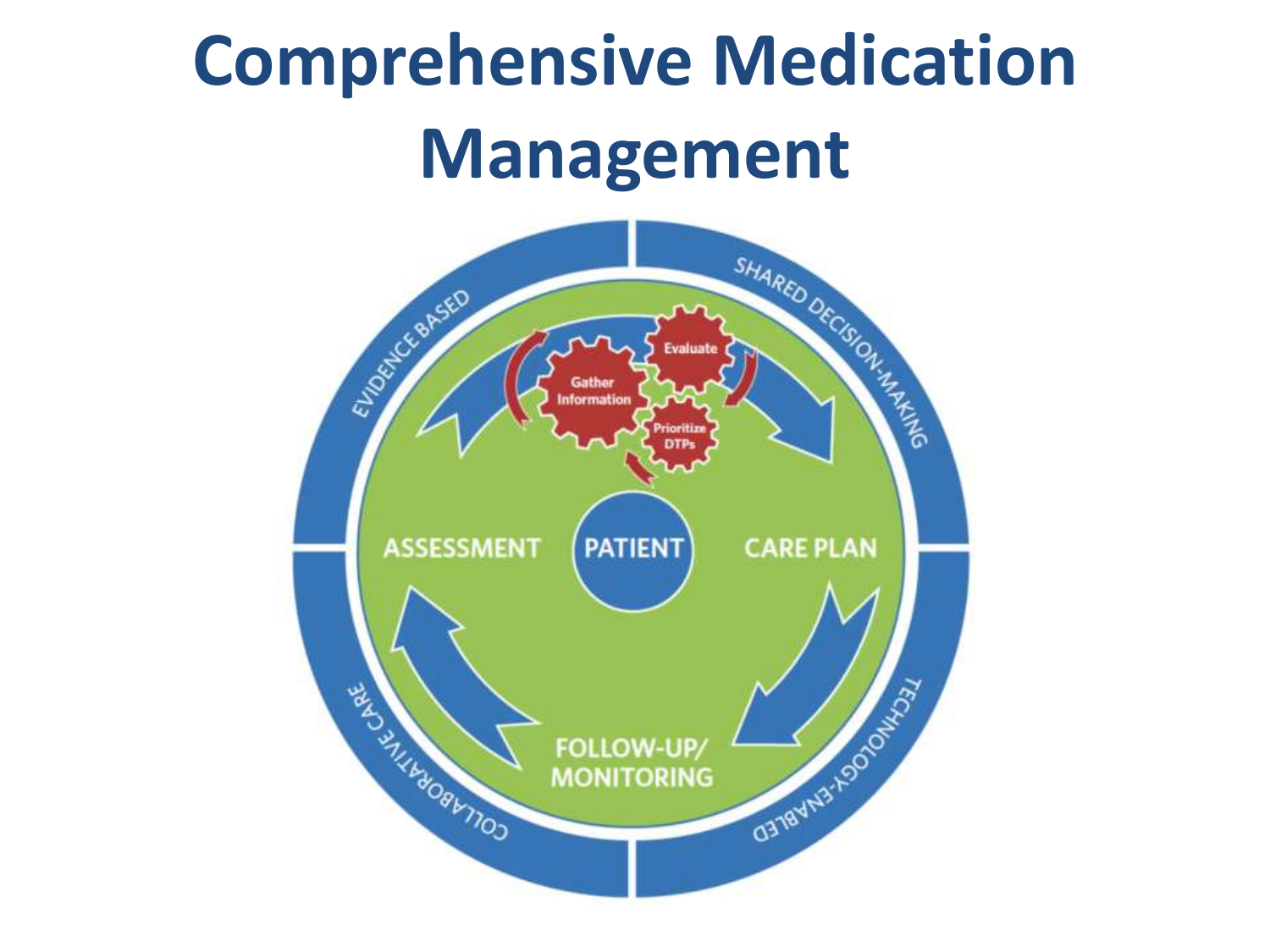## **Data Collection**

Employee feedback survey Analysis of FHDM absenteeism statistics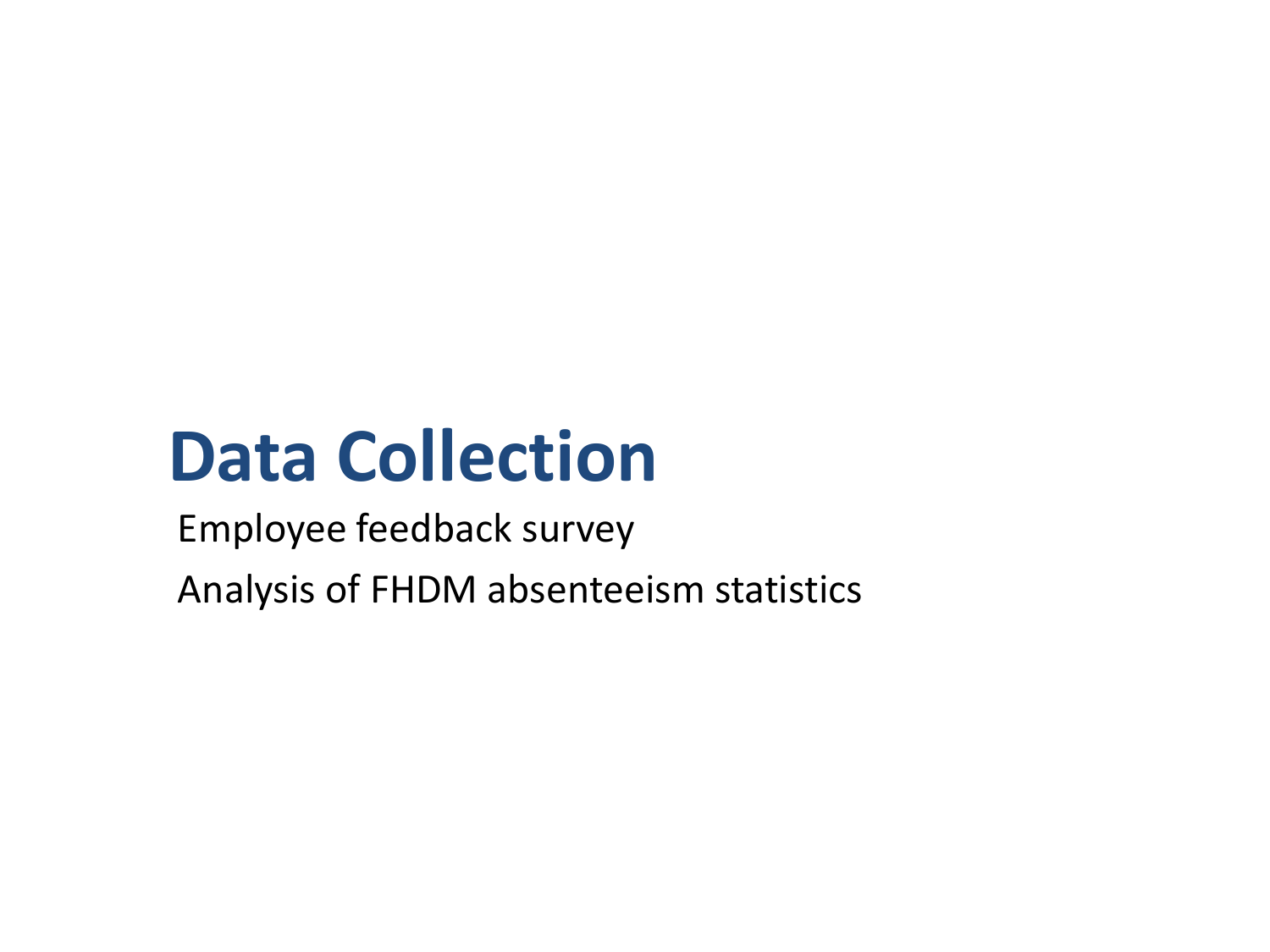## **Referrals**

• April 2016 - September 2017

|                       | <b>Count</b> |
|-----------------------|--------------|
| Referrals             | 56           |
| Didn't attend *       | h            |
| <b>Total Attended</b> | 50           |

\*Cancelled by employee (2), no longer an employee (3), on LTD (1)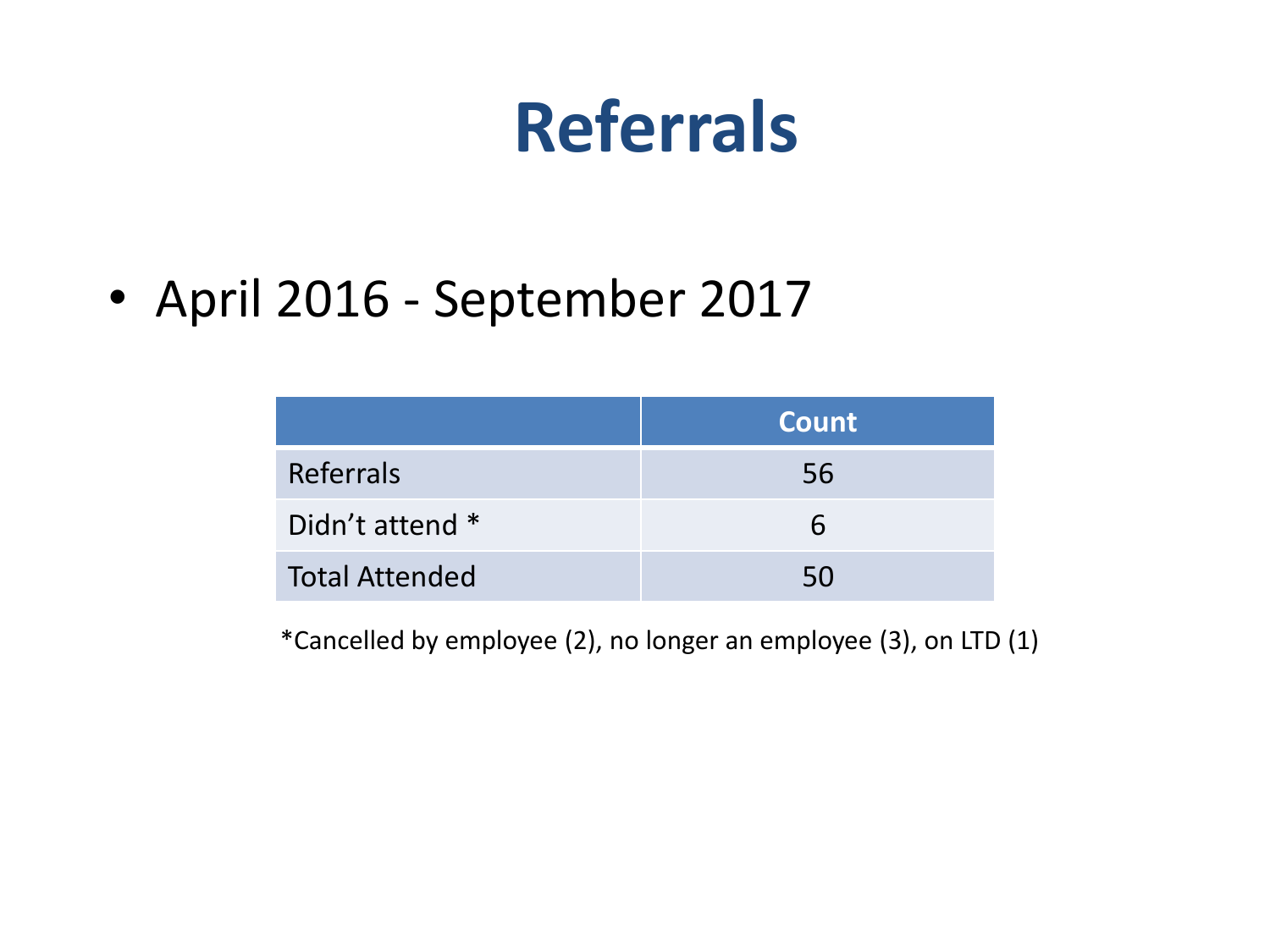## **Referral Demographics**

- $N = 50$
- Female =  $94\%$ , Male =  $6\%$
- Average = 42 years

(median and mode = 41 years)

| Age (years) | <b>Total</b> |
|-------------|--------------|
| Up to 29    | 7            |
| $30 - 39$   | 14           |
| $40 - 49$   | 17           |
| $50 - 59$   | 10           |
| $60 +$      |              |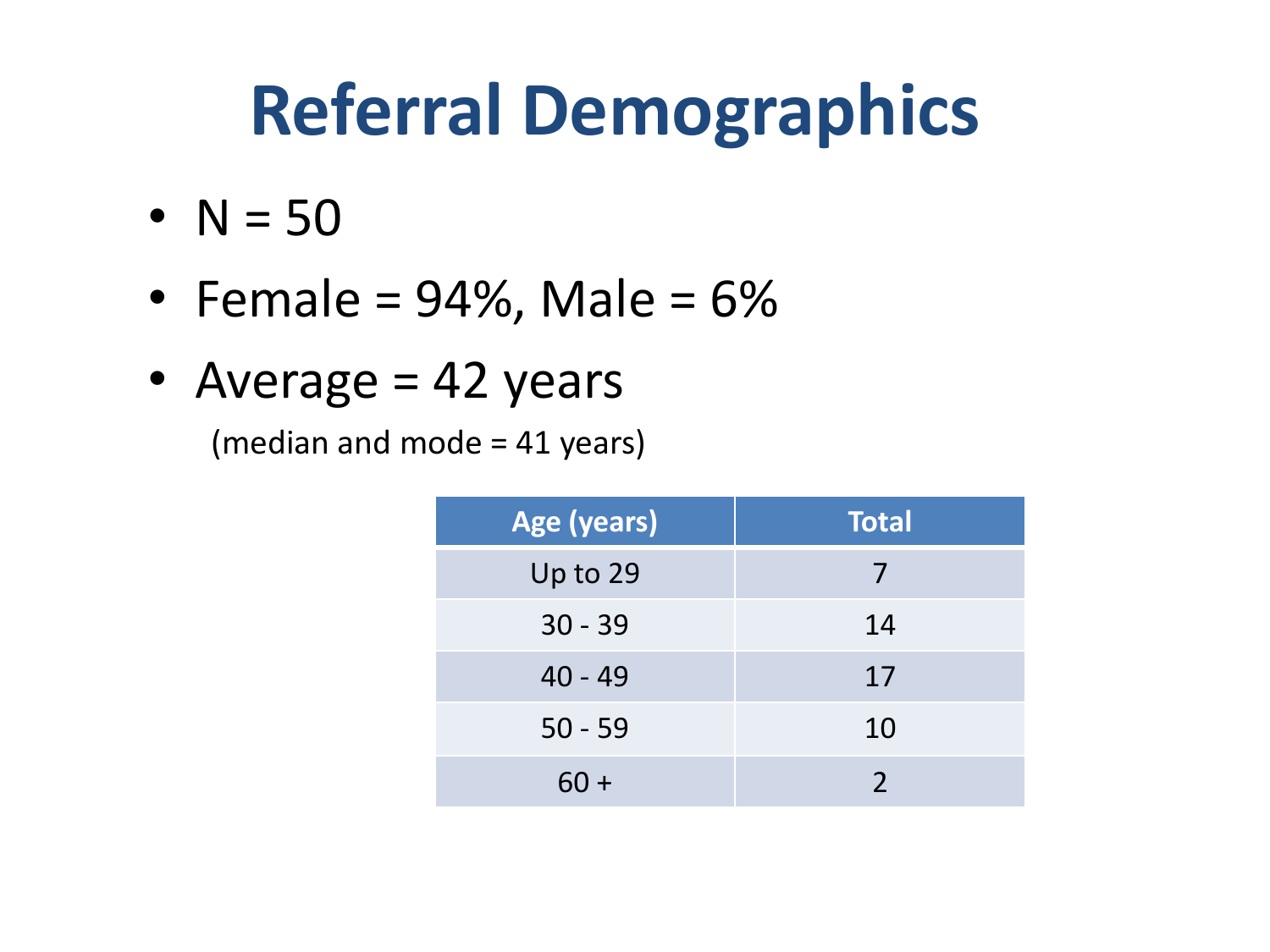## **Employee Feedback Survey**

23 responses (46% response rate)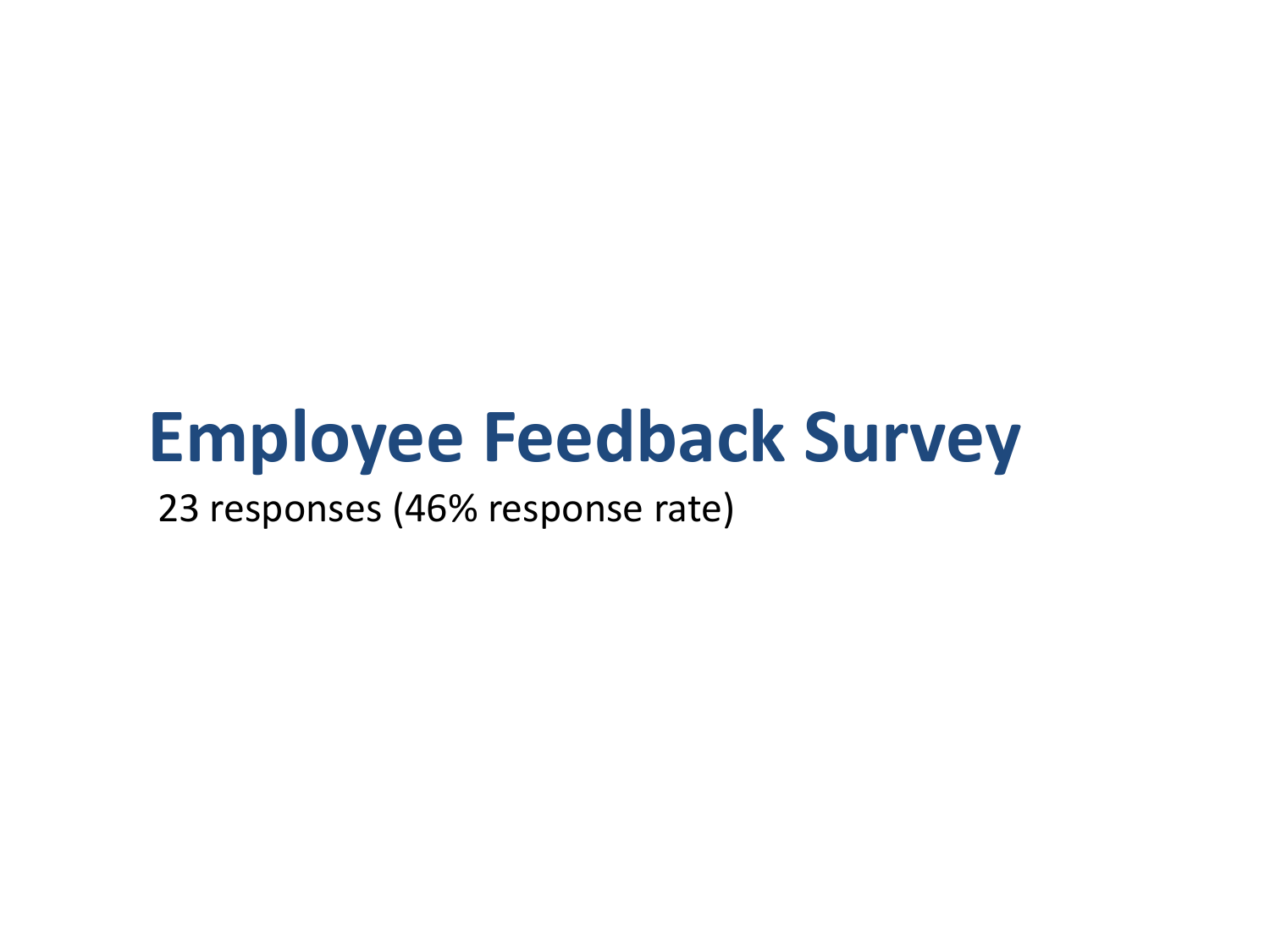#### I received sufficient information about the service beforehand



"I was not given any information about what the clinic would do for me."

"It was not the Headache clinic I was referred specifically, rather the Pharmacy Clinic Initially."

"Very useful to have a medication review with a pharmacist, especially considering the wait to see a neurologist. "

"At first wasn't entirely sure of what the clinic would do for me."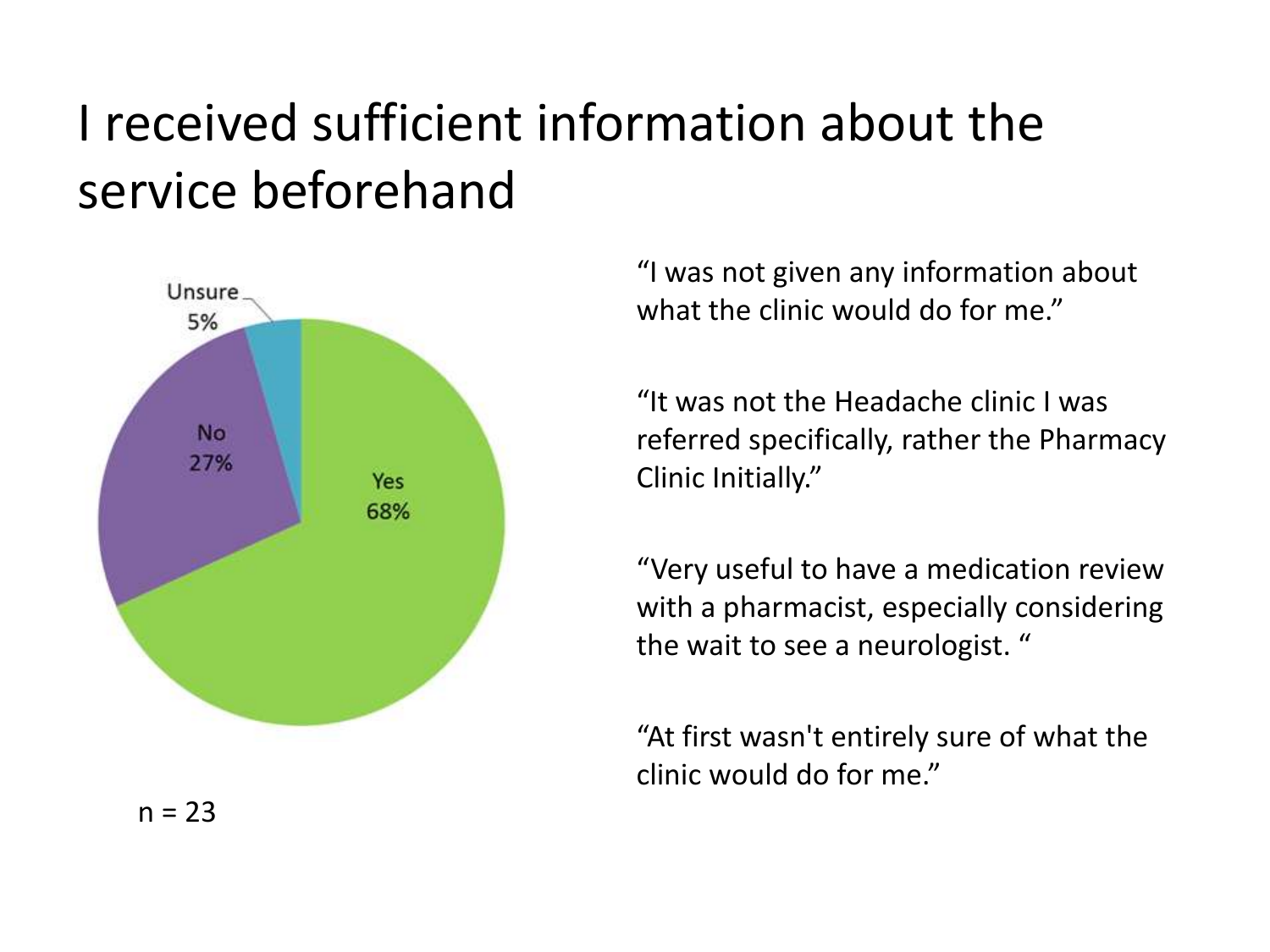### I reviewed the PC report My family doctor with my family doctor changed my



## treatment plan

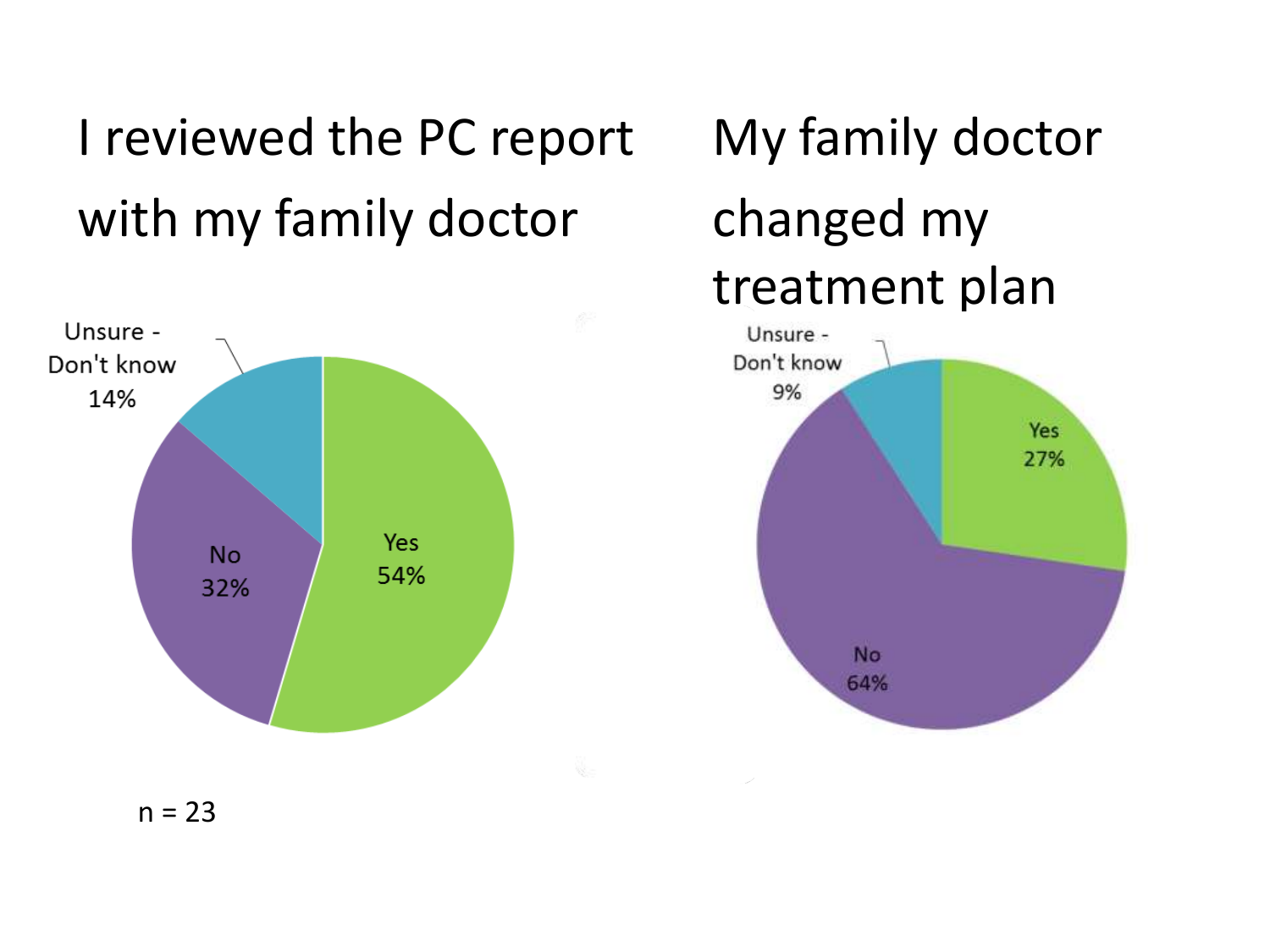#### I tried some or all PC recommendations myself "Always willing to try something to avoid or reduce a



headache."

"I continue to take the Magnesium citrate and B2 recommended."

"I found this clinic very helpful. I tried most of their recommendations."

"No. I did not like the recommendation. She suggested me taking a pill daily and loading me up on medication. I do not support medication and prefer natural treatments."

"Preventative medication was recommended but I cannot tolerate the drug prescribed."

 $n = 23$ 

"Recommendations did help with some of the migraine circumstances."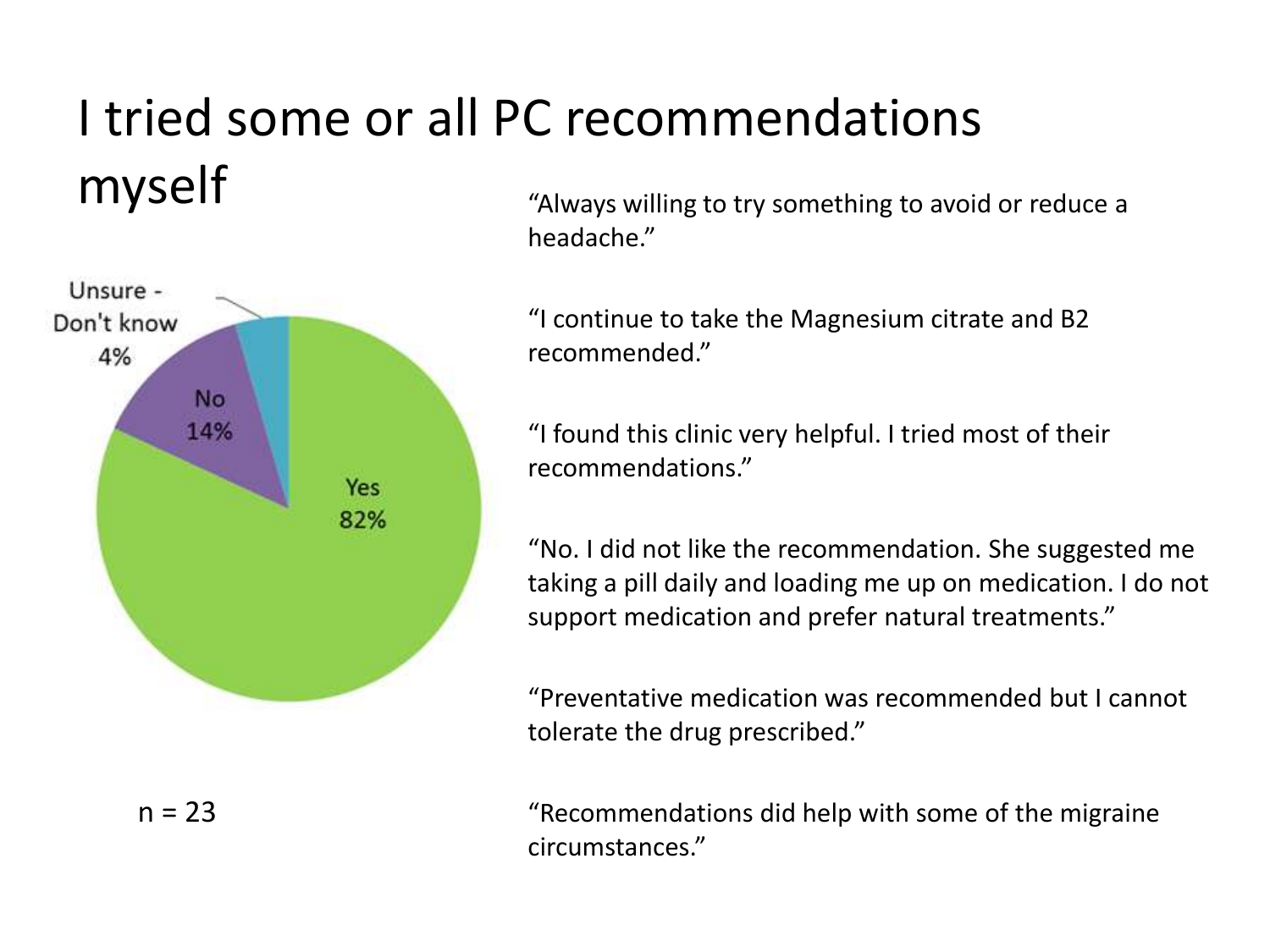#### Condition has improved Attending the PC had since I attended the PC a positive impact on



# my health



 $n = 23$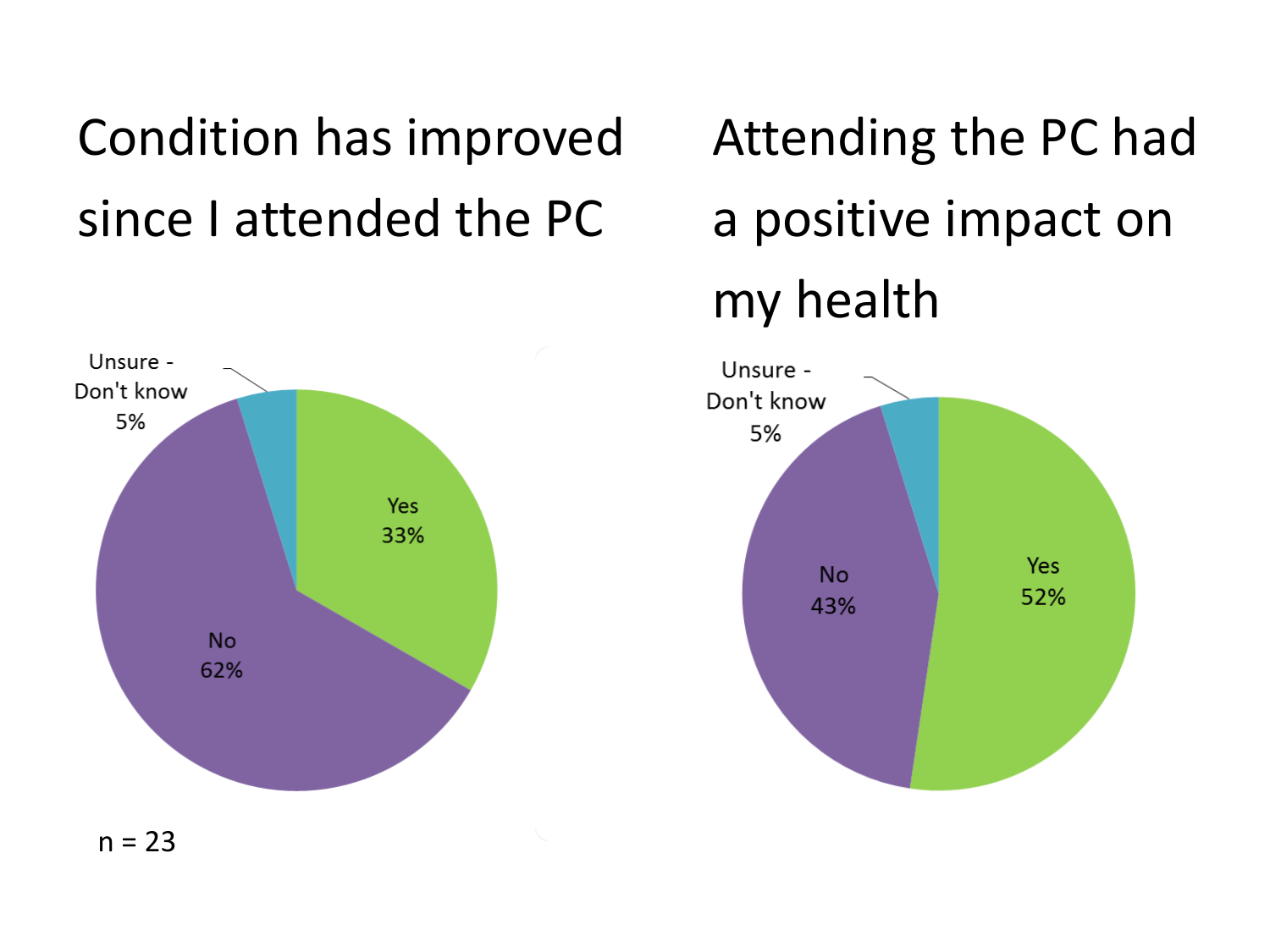#### Would you recommend this service to coworkers or friends?



 $n = 23$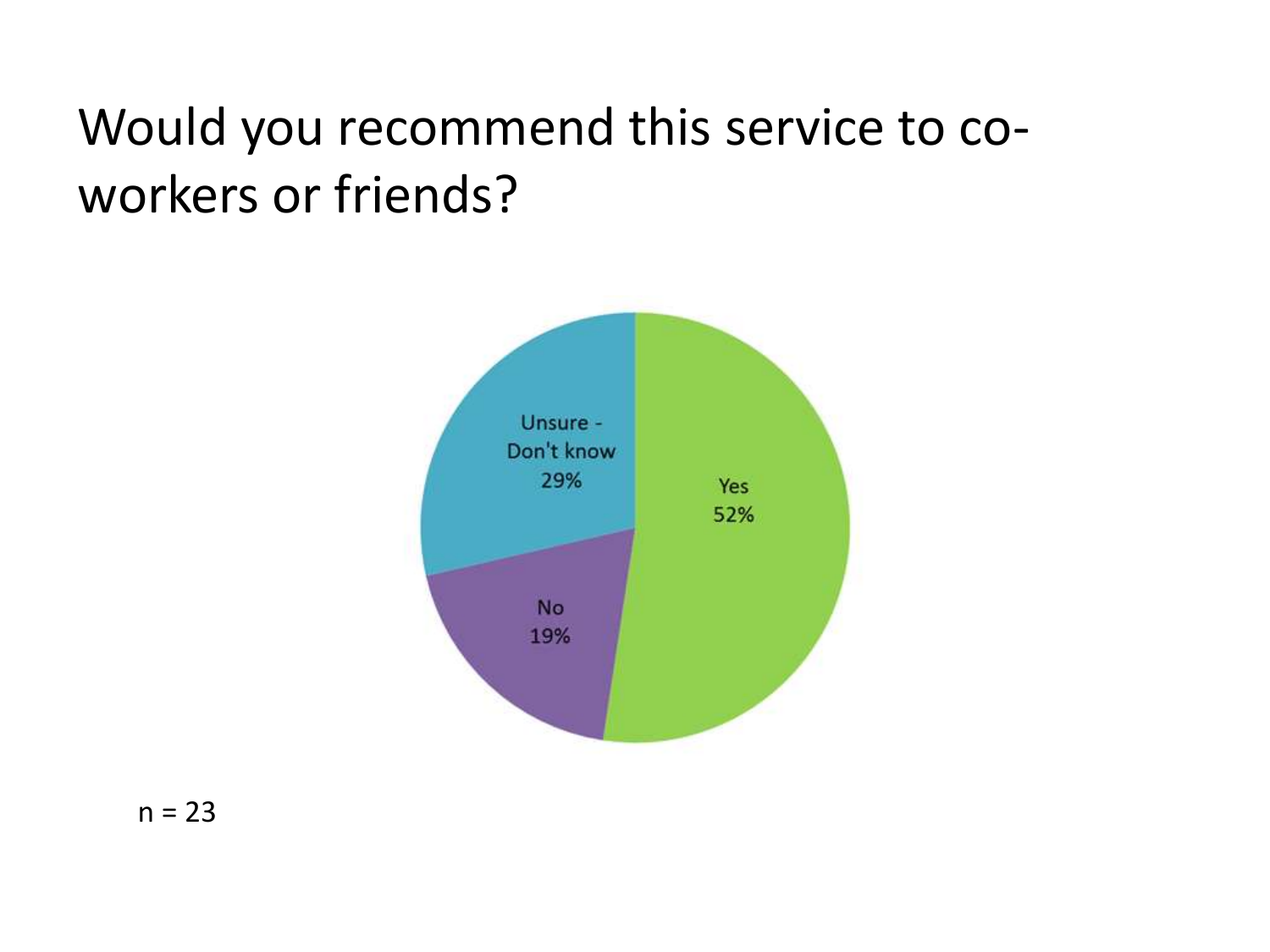"Didn't work for me because of my history of migraines. However, would be worth trying for others. Very pleasant staff. Glad I tried."

"I appreciated the time… and the follow up phone call with the pharmacist."

"I found this clinic the best thing that I've tried since getting the migraines. I taught me how to keep track and how to see what could be the onset of a migraine and treat it without medication."

"Just because the Clinic did not work for me does not mean someone else may not benefit from it. The information about limiting the number of days Tylenol and Advil are taken in a month was good advice."

"The changes suggested by the Clinic lessened the severity & occurrence. However, the biggest factor… has been the diagnosis from my GP of sleep apnea & a sluggish thyroid. I am now on a CPAP machine & thyroid meds. I am still under the UBC clinic… At [my next appointment], my Pharmacist…is looking to start reducing my medications."

"The frequency of my migraines is the same. I have learned how to manage them better. I've had a small improvement."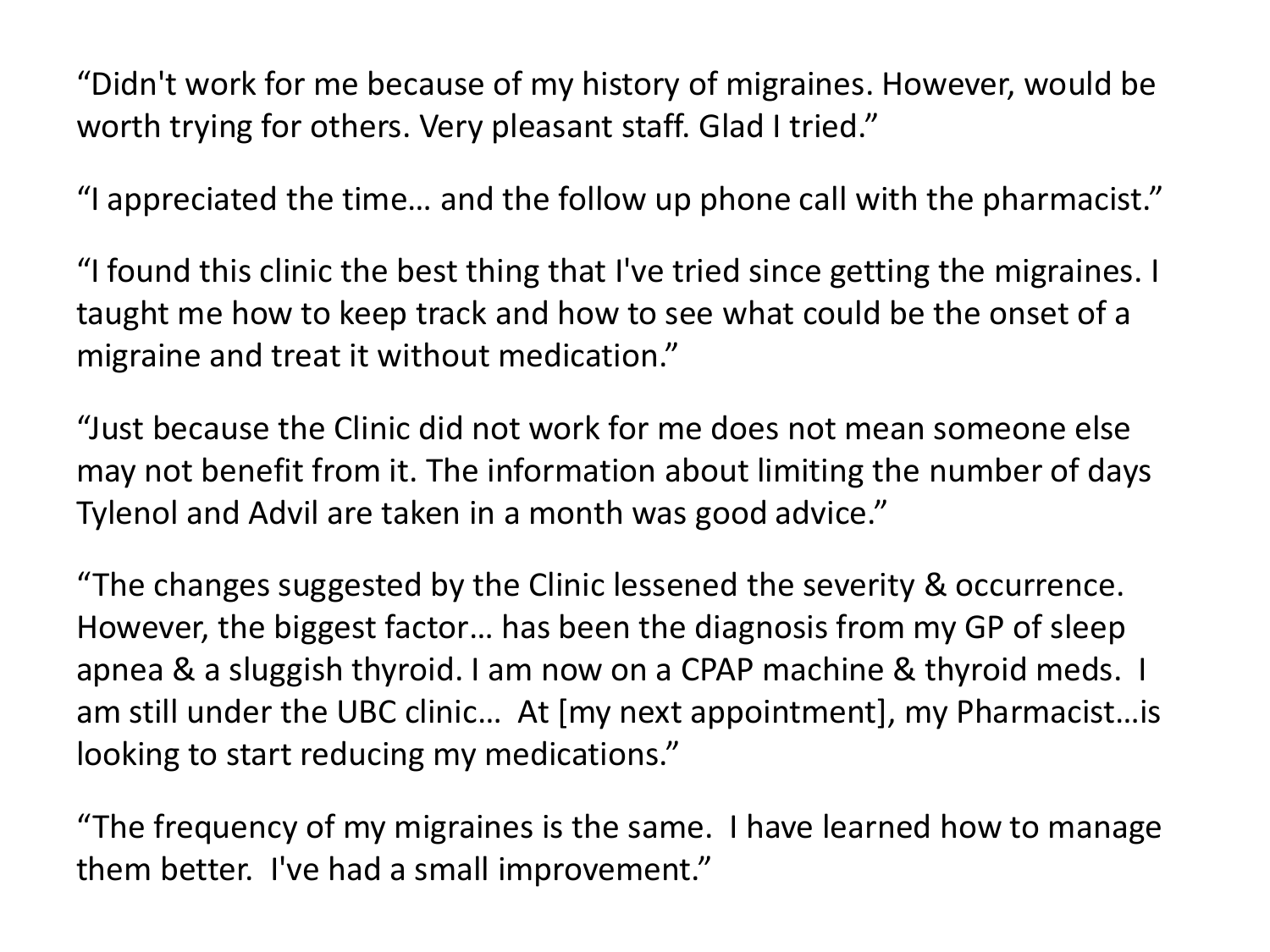## **Attendance Analysis**

45 eligible employees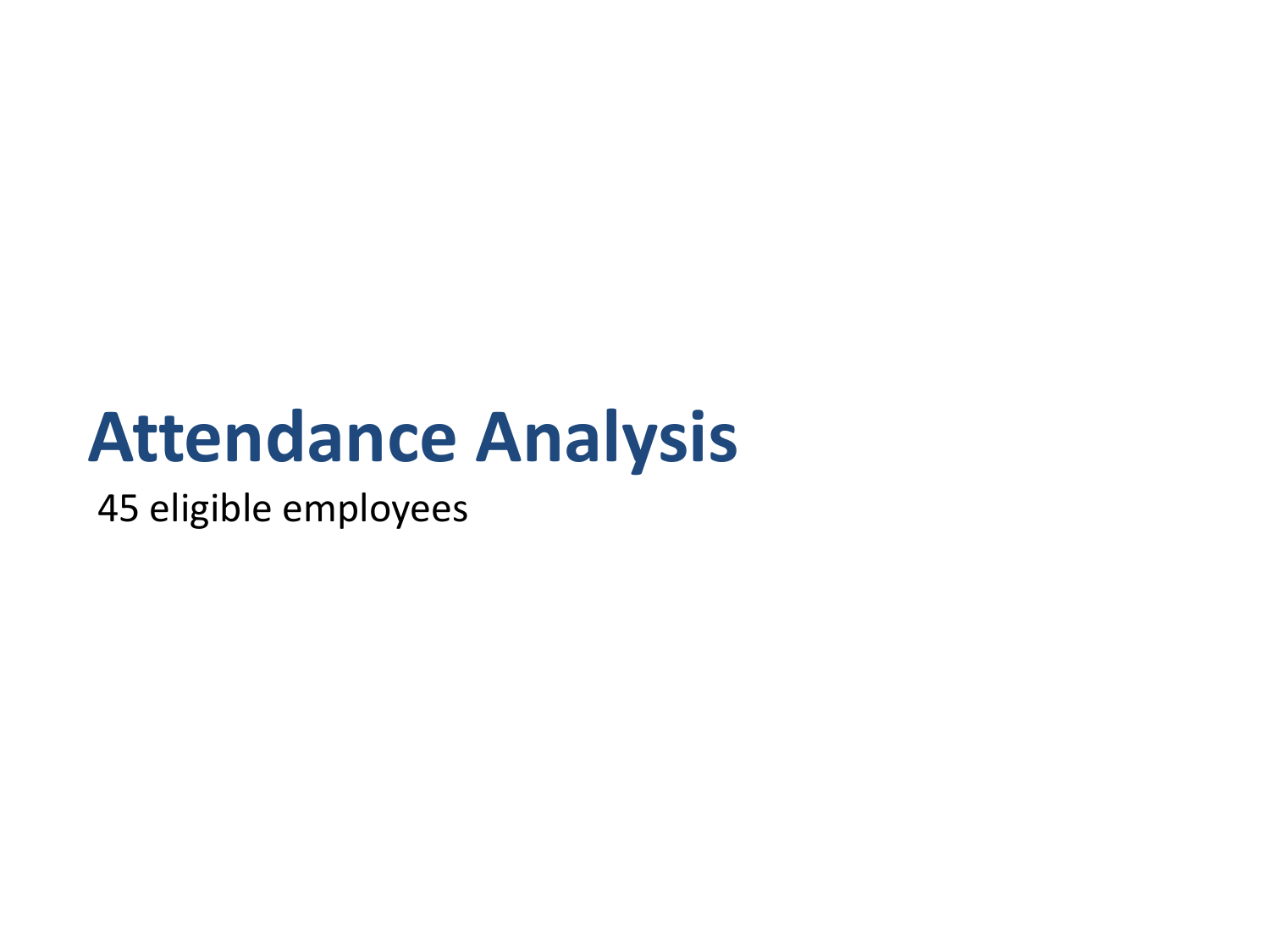## **Eligible for Current Analysis**

- Attendance data 6 months pre and post UBC appointment
- Post appointment data not impacted by absences due to different events longer than 6 months
	- e.g., MVA, work accidents or non related acute conditions
- If a short single event (acute sick leave unrelated to current condition) occurred within the first 6 months post appointment, data from months 7- 12 post appointment was used in the analysis.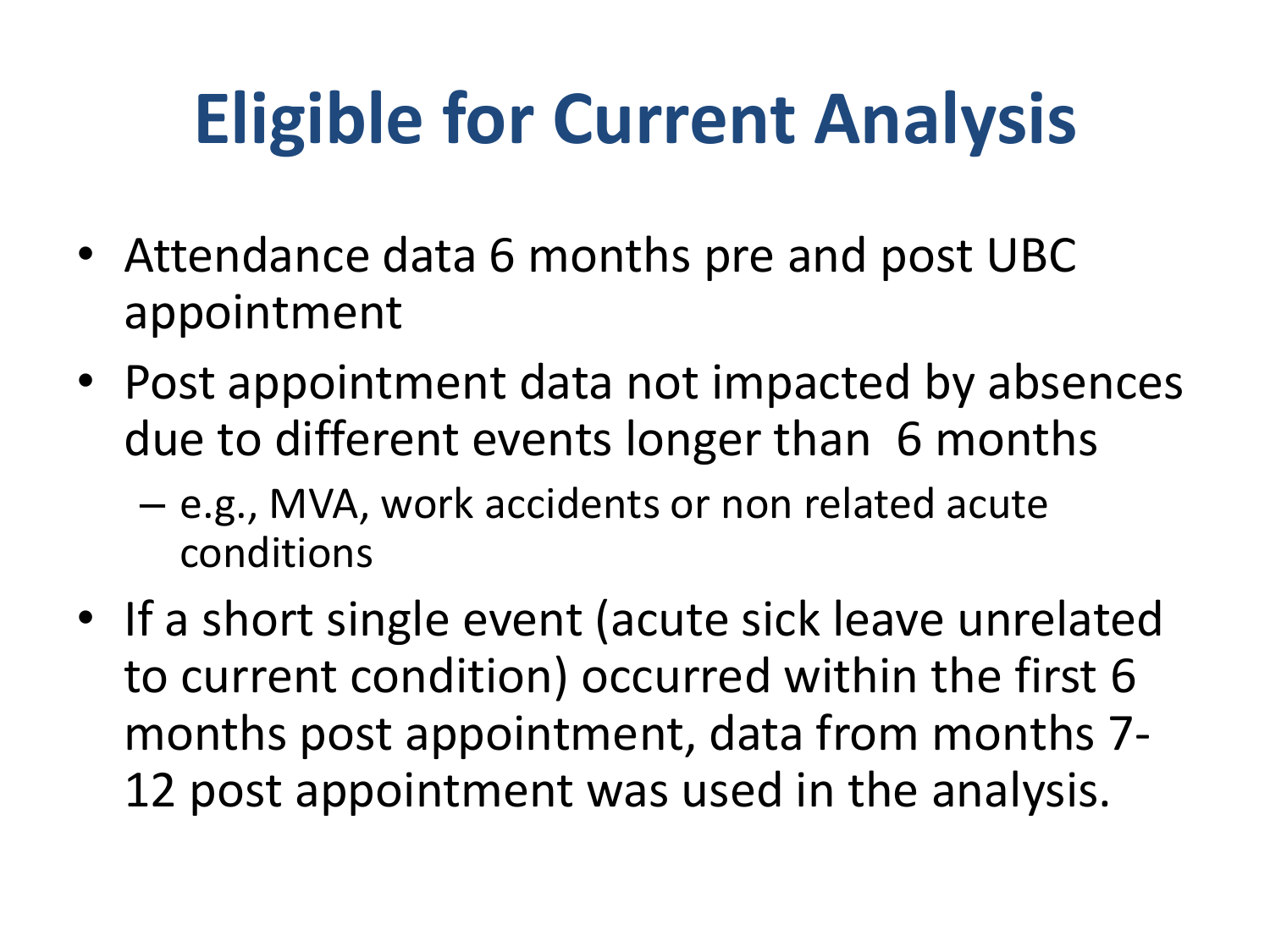## **Change in Absenteeism**

• All cases  $(n = 45)$ 

| <b>Absenteeism Rate</b>                | Value (%) |
|----------------------------------------|-----------|
| Prior to attending PC                  | 18.06     |
| After attending PC                     | 14.14     |
| Absolute reduction in absenteeism rate | $3.9*$    |

\* relative reduction compared to baseline = 22%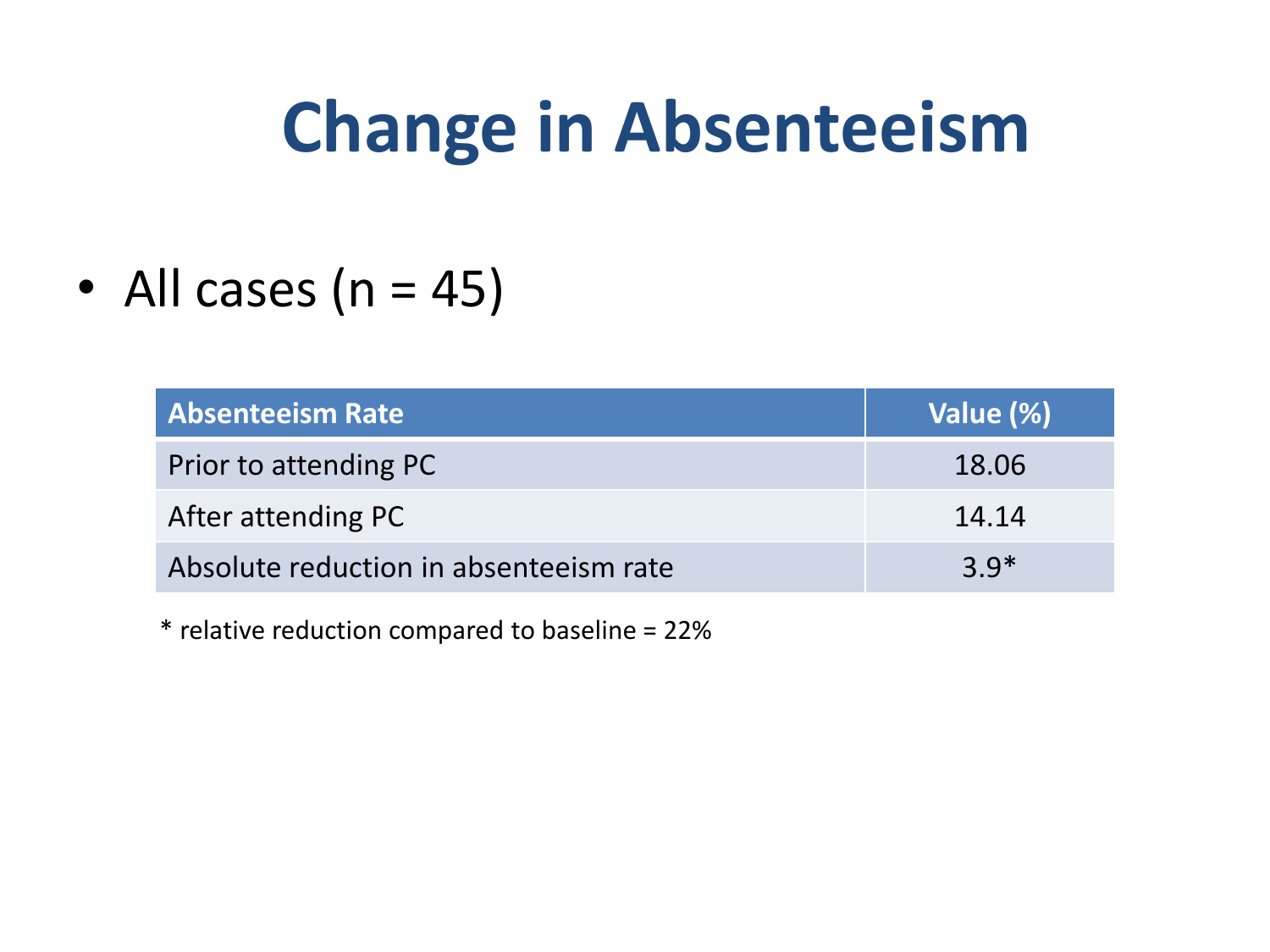## **Change in Absenteeism by Age**

•  $N = 45$ 

| Age (years) | <b>Employees</b><br>$(\#)$ | <b>Pre (%)</b> | <b>Post (%)</b> | <b>Absolute</b><br><b>Change</b> | <b>Relative</b><br>Change* |
|-------------|----------------------------|----------------|-----------------|----------------------------------|----------------------------|
| Up to 29    | 7                          | 7.95           | 7.55            | $-0.40$                          | $-5.05$                    |
| $30 - 39$   | 14                         | 29.10          | 20.77           | $-8.33$                          | $-28.62$                   |
| $40 - 49$   | 13                         | 9.49           | 10.13           | $+0.64$                          | $+6.78$                    |
| $50 - 59$   | 9                          | 11.45          | 7.10            | $-4.35$                          | $-37.99$                   |
| $60 +$      | $\mathcal{P}$              | 28.40          | 26.35           | $-2.06$                          | $-7.24$                    |

\* expressed as a % of the pre value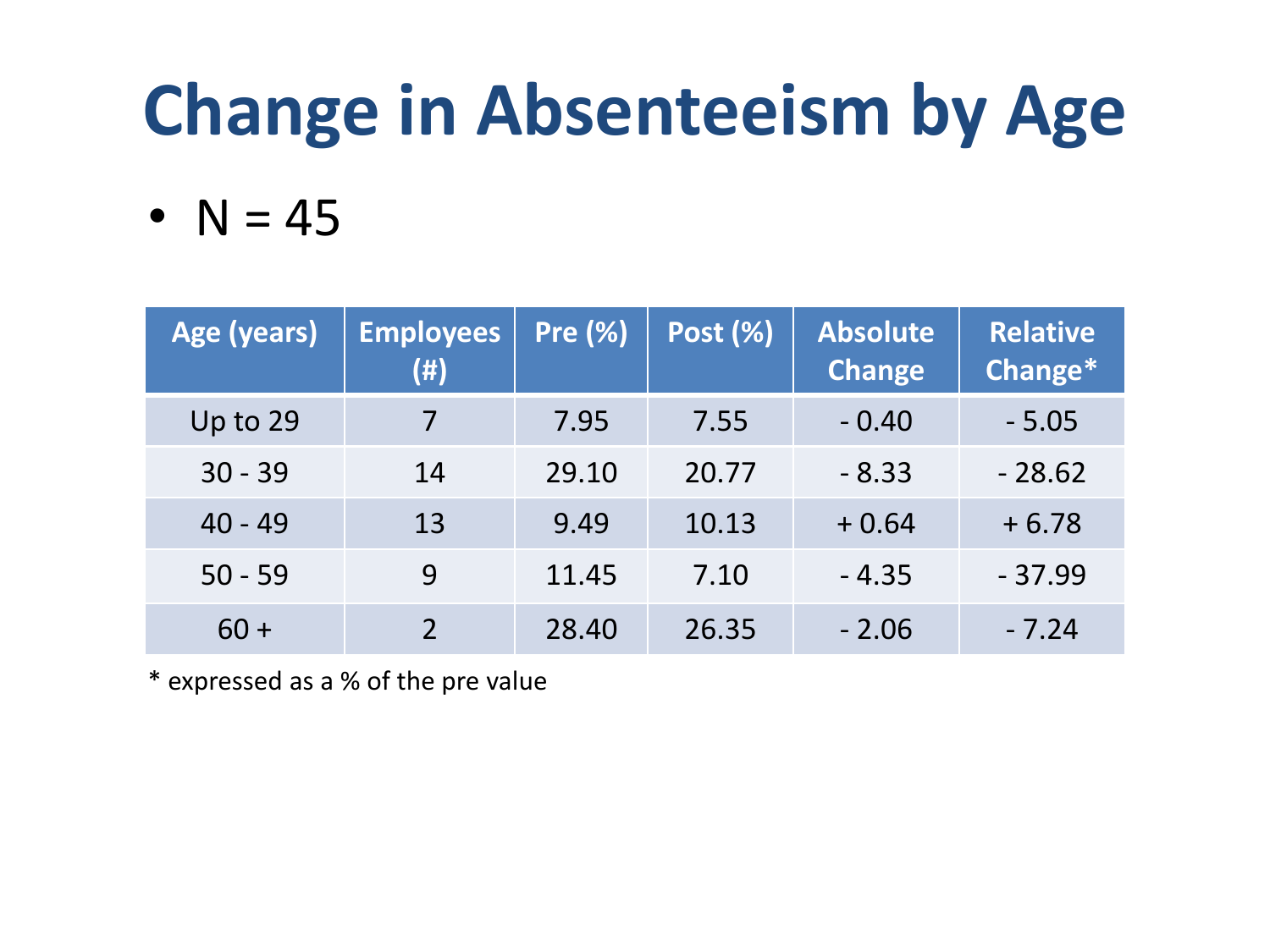## **Sub Analysis of Age 40-49 Years**

|                 | <b>Employees</b><br>(#) | <b>Follow-up</b><br>(months) | <b>Pre</b><br>(%) | <b>Post</b><br>(%) | <b>Absolute</b><br><b>Change</b> | <b>Relative</b><br>Change <sup>a</sup> |
|-----------------|-------------------------|------------------------------|-------------------|--------------------|----------------------------------|----------------------------------------|
| All             | 13                      | 6                            | 9.49              | 10.13              | $+0.64$                          | $+6.78$                                |
| Sub-<br>group b | 11                      | 12                           | 8.44              | 6.78               | $-1.66$                          | $-19.67$                               |

a expressed as a % of the pre value

b 2 employees did not qualify for extended follow-up (off work for different reasons)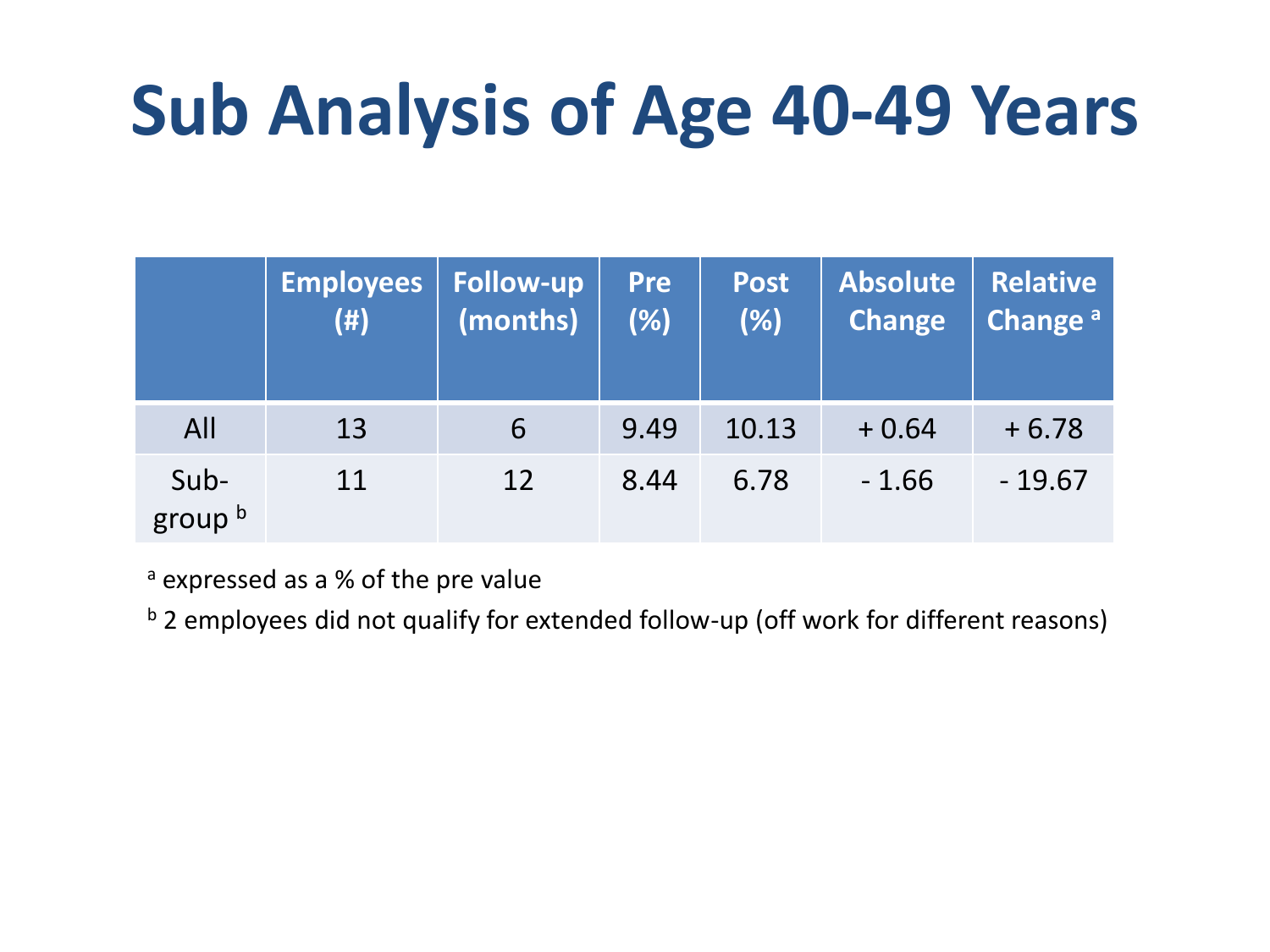## **Learnings**

- Employees benefit from access to expert pharmacists
	- Improved self-care, self-management and advocating for self
	- Prevention and lifestyle strategies
	- Optimal drug therapy outcomes
- Employer benefits from positive impact on employee attendance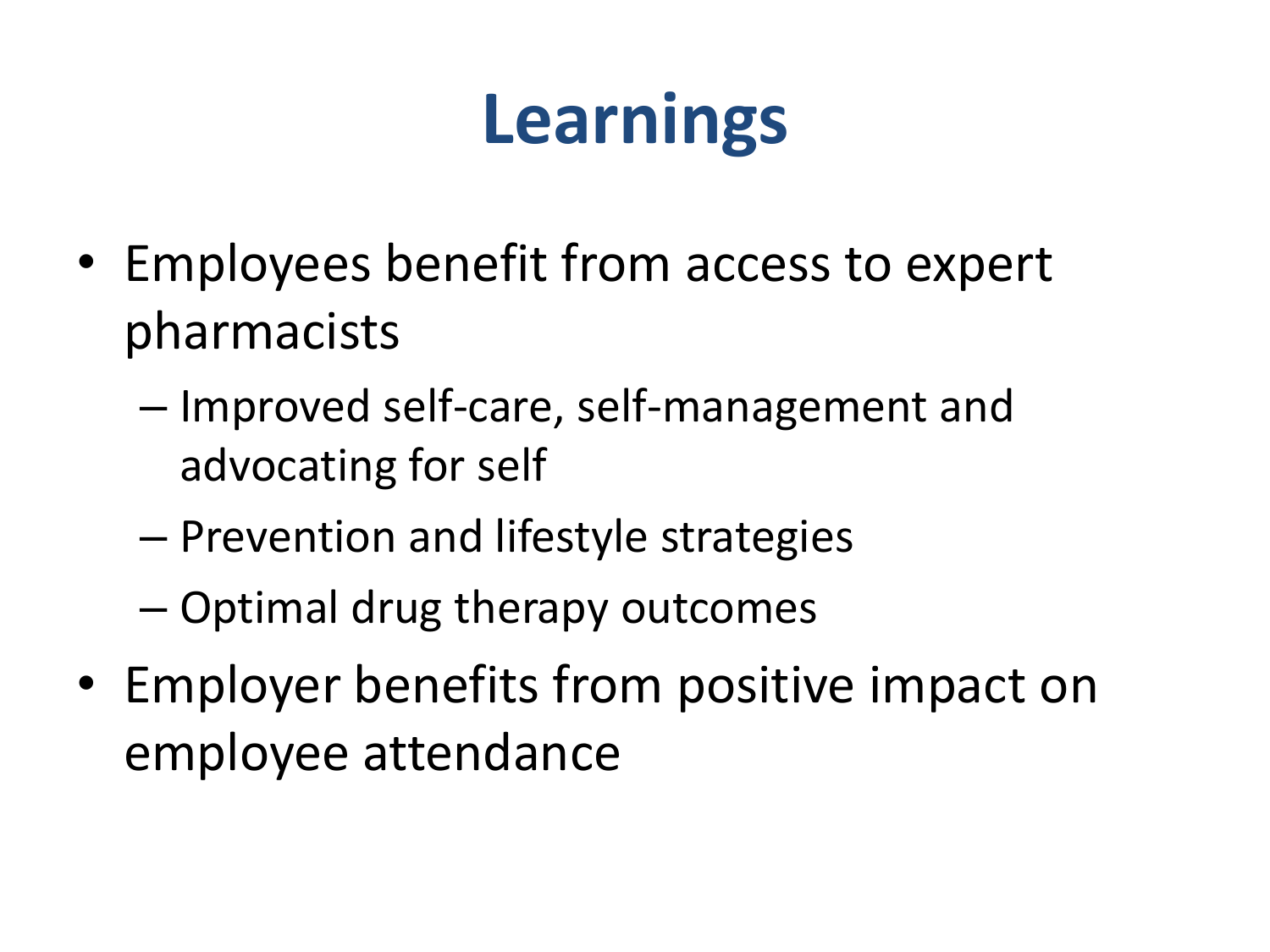## **Conclusion**

• Adding clinical pharmacist services to the care of employees with migraine improves health and reduces absenteeism